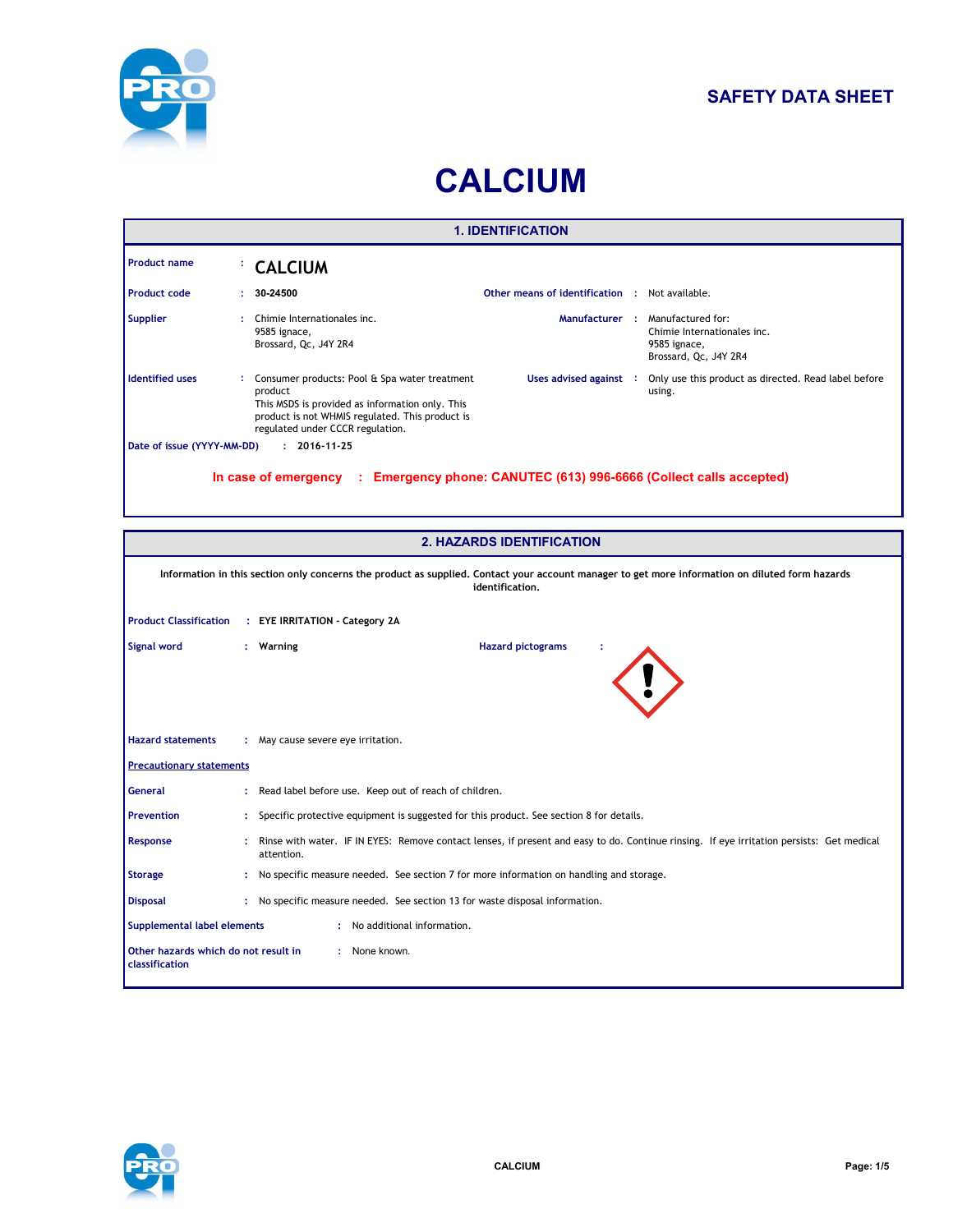|                                                                      | 3. COMPOSITION/INFORMATION ON INGREDIENTS |            |
|----------------------------------------------------------------------|-------------------------------------------|------------|
| Substance/mixture<br>Mixture<br>÷.                                   |                                           |            |
| Ingredient name                                                      | <b>CAS number</b>                         | $%$ (w/w)  |
| Calcium chloride (CaCl2), dihydrate                                  | 10035-04-8                                | $60 - 100$ |
|                                                                      |                                           |            |
| Occupational exposure limits, if available, are listed in Section 8. |                                           |            |

|                                            | <b>4. FIRST AID MEASURES</b>                                                                                                                                                                                    |  |  |  |  |  |
|--------------------------------------------|-----------------------------------------------------------------------------------------------------------------------------------------------------------------------------------------------------------------|--|--|--|--|--|
|                                            | Description of required first aid measures                                                                                                                                                                      |  |  |  |  |  |
| <b>Eye contact</b>                         | In case of contact with eyes, flush with fresh water. Check for and remove any contact lenses. Continue rinsing. If irritation persists, get<br>medical attention. Get medical attention if irritation persist. |  |  |  |  |  |
| <b>Skin contact</b>                        | Get medical attention if irritation occur.                                                                                                                                                                      |  |  |  |  |  |
| Ingestion                                  | Rinse mouth with water. Do not induce vomiting unless directed to do so by medical personnel. Get medical attention if symptoms occur.                                                                          |  |  |  |  |  |
| <b>Inhalation</b>                          | Move victim to fresh air and keep at rest in a position comfortable for breathing. Get medical attention if adverse health effects persist or<br>are severe. Maintain an open airway.                           |  |  |  |  |  |
|                                            | Most important symptoms/effects, acute and delayed                                                                                                                                                              |  |  |  |  |  |
| <b>Eye contact</b>                         | Adverse symptoms may include the following:<br>pain or irritation<br>watering<br>redness                                                                                                                        |  |  |  |  |  |
| <b>Skin contact</b>                        | No specific symptoms under normal use conditions.                                                                                                                                                               |  |  |  |  |  |
| Ingestion                                  | No specific symptoms under normal use conditions.                                                                                                                                                               |  |  |  |  |  |
| Inhalation                                 | No specific symptoms under normal use conditions.                                                                                                                                                               |  |  |  |  |  |
| Notes to physician                         | Treat symptomatically. Contact poison treatment specialist immediately if large quantities have been ingested or inhaled.                                                                                       |  |  |  |  |  |
| See toxicological information (Section 11) |                                                                                                                                                                                                                 |  |  |  |  |  |

|                                                    | <b>5. FIRE-FIGHTING MEASURES</b>                                                                                                                                                                |
|----------------------------------------------------|-------------------------------------------------------------------------------------------------------------------------------------------------------------------------------------------------|
| <b>Extinguishing media</b>                         |                                                                                                                                                                                                 |
| Suitable extinguishing media                       | Use an extinguishing agent suitable for the surrounding fire.                                                                                                                                   |
| Unsuitable extinguishing media                     | None known.                                                                                                                                                                                     |
| Specific hazards arising from the<br>chemical      | No specific fire or explosion hazard.                                                                                                                                                           |
| Hazardous thermal decomposition products           | Decomposition products may include the following materials:<br>halogenated compounds<br>metal oxide/oxides                                                                                      |
| Special fire-fighting procedures                   | Promptly isolate the scene by removing all persons from the vicinity of the incident if there is a fire. No action should be taken<br>involving any personal risk or without suitable training. |
| Special protective equipment for fire-<br>fighters | Fire-fighters should wear appropriate protective equipment and self-contained breathing apparatus (SCBA) with a<br>full face-piece operated in positive pressure mode.                          |

#### **6. ACCIDENTAL RELEASE MEASURES**

| <b>Personal precautions</b> | No action shall be taken involving any personal risk or without suitable training. Evacuate surrounding areas. Keep unnecessary and<br>unprotected personnel from entering. Do not touch or walk through spilled material. Initiate spill response procedures if required. |
|-----------------------------|----------------------------------------------------------------------------------------------------------------------------------------------------------------------------------------------------------------------------------------------------------------------------|
| <b>Personal protection</b>  | Put on appropriate personal protective equipment (see Section 8).                                                                                                                                                                                                          |
| <b>Cleaning method</b>      | Contain and collect spillage with non-combustible, absorbent material e.g. sand, earth, vermiculite or diatomaceous earth and place in<br>container for disposal according to local regulations (see Section 13). Use a water rinse for final clean-up.                    |

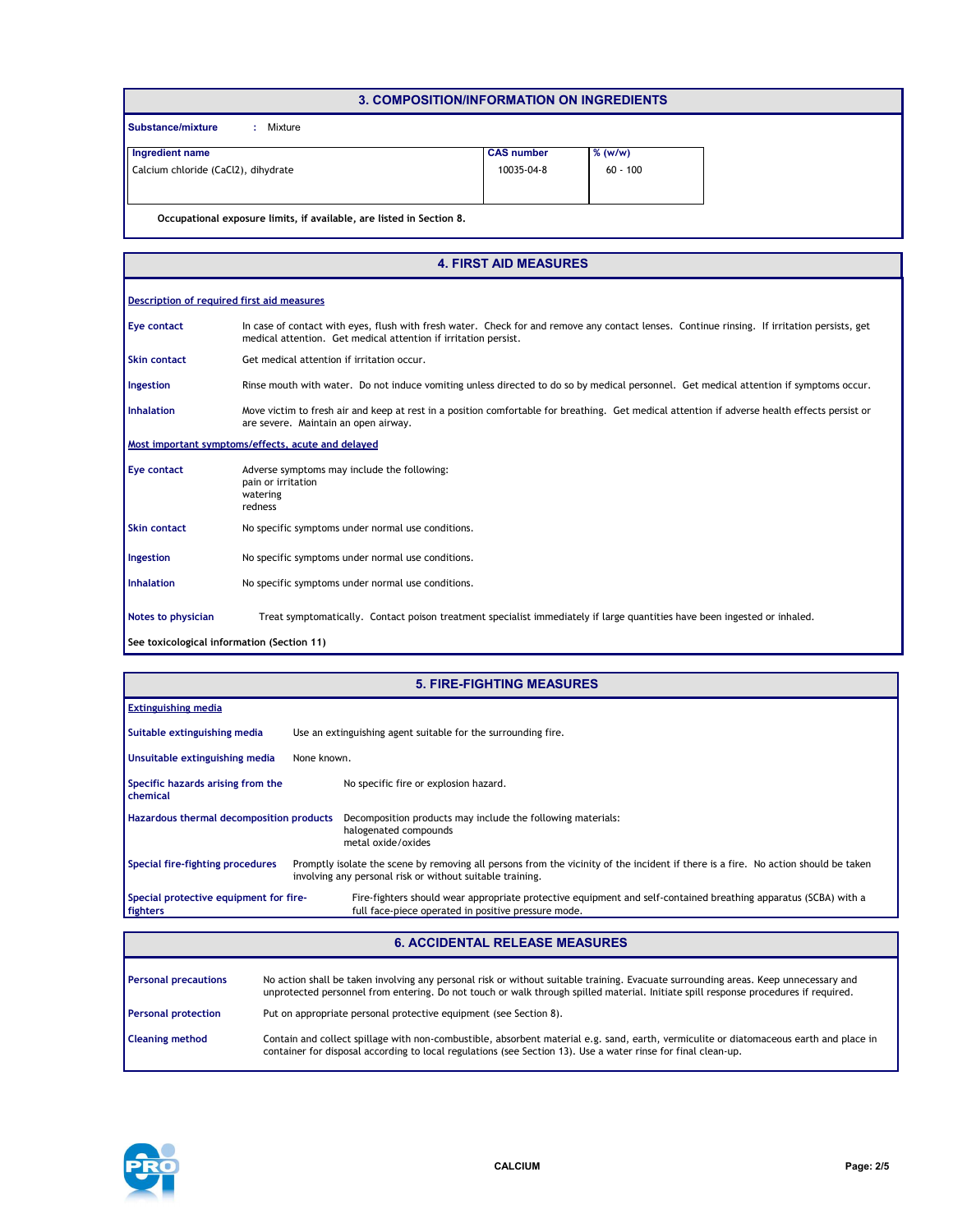#### **7. HANDLING AND STORAGE**

**Handling**

Eating, drinking and smoking should be prohibited in areas where this material is handled, stored and processed. Workers should wash hands and face before eating, drinking and smoking. Remove contaminated clothing and protective equipment before entering eating areas. See Section 8 for additional information on hygiene measures.

**Storage and Incompatibility** Store in accordance with local regulations. Keep container tightly closed and sealed until ready for use. Containers that have been opened must be carefully resealed and kept upright to prevent leakage. Do not store in unlabeled containers. Use appropriate containment to avoid environmental contamination. Keep out of reach of children. Store away from incompatible materials (see Section 10).

#### **8. EXPOSURE CONTROLS/PERSONAL PROTECTION**

| Occupational exposure limits     |                                                                                                                                                     |
|----------------------------------|-----------------------------------------------------------------------------------------------------------------------------------------------------|
| None.                            |                                                                                                                                                     |
|                                  |                                                                                                                                                     |
| Appropriate engineering controls | Good general ventilation should be sufficient to control worker exposure to airborne contaminants that could arise from the use if<br>this product. |
| Individual protection measures   |                                                                                                                                                     |
| <b>Eye/face protection</b>       | Continued or intense exposures might required to wear safety glasses. No specific protective equipment required under normal<br>use conditions.     |
| <b>Hands and Body protection</b> | No specific protective equipment required under normal use conditions.                                                                              |
|                                  |                                                                                                                                                     |
| <b>Respiratory protection</b>    | It is suggested to wear dust-protection mask for prolonged or intense exposures.                                                                    |

#### **9. PHYSICAL AND CHEMICAL PROPERTIES**

| <b>Physical state</b>                        | Solid.               | pH                      | 9.5 [Conc. $(\% w/w)$ : 1%]      | <b>Flash point</b>      | [Product does not sustain]<br>combustion.1 |
|----------------------------------------------|----------------------|-------------------------|----------------------------------|-------------------------|--------------------------------------------|
| Color                                        | White.               | <b>Relative density</b> | Not available.                   | <b>Melting point</b>    | 772 °C (1421.6 °F)                         |
| <b>Odor</b>                                  | Odorless.            | <b>Viscosity</b>        | Not available.                   | <b>Boiling point</b>    | 1600°C (2912°F)                            |
| Odor threshold                               | Not available.       | <b>Vapor pressure</b>   | Not available.                   | Fire point              | : Not available.                           |
| Solubility in water<br>-11                   | Not available.       | Vapor density           | Not available.                   | <b>Evaporation rate</b> | : Not available.                           |
| <b>Decomposition temperature</b>             | Not available.<br>÷. |                         | <b>Auto-ignition temperature</b> | Not available.<br>٠     |                                            |
| Partition coefficient: n-octanol/<br>water   | Not available.       |                         | Flammability (solid, gas)        | Not available.          |                                            |
| Lower and upper explosive (flammable) limits |                      | Not available.          |                                  |                         |                                            |

#### **10. STABILITY AND REACTIVITY**

| Reactivity                                |                        | No specific test data related to reactivity available for this product or its ingredients.           |
|-------------------------------------------|------------------------|------------------------------------------------------------------------------------------------------|
| <b>Chemical stability</b>                 | The product is stable. |                                                                                                      |
| Incompatible materials                    | No specific data.      |                                                                                                      |
| <b>Conditions to avoid</b>                | No specific data.      |                                                                                                      |
| <b>Possibility of hazardous reactions</b> |                        | Under normal conditions of storage and use, hazardous reactions will not occur.                      |
| <b>Hazardous decomposition products</b>   |                        | Under normal conditions of storage and use, hazardous decomposition products should not be produced. |
|                                           |                        |                                                                                                      |

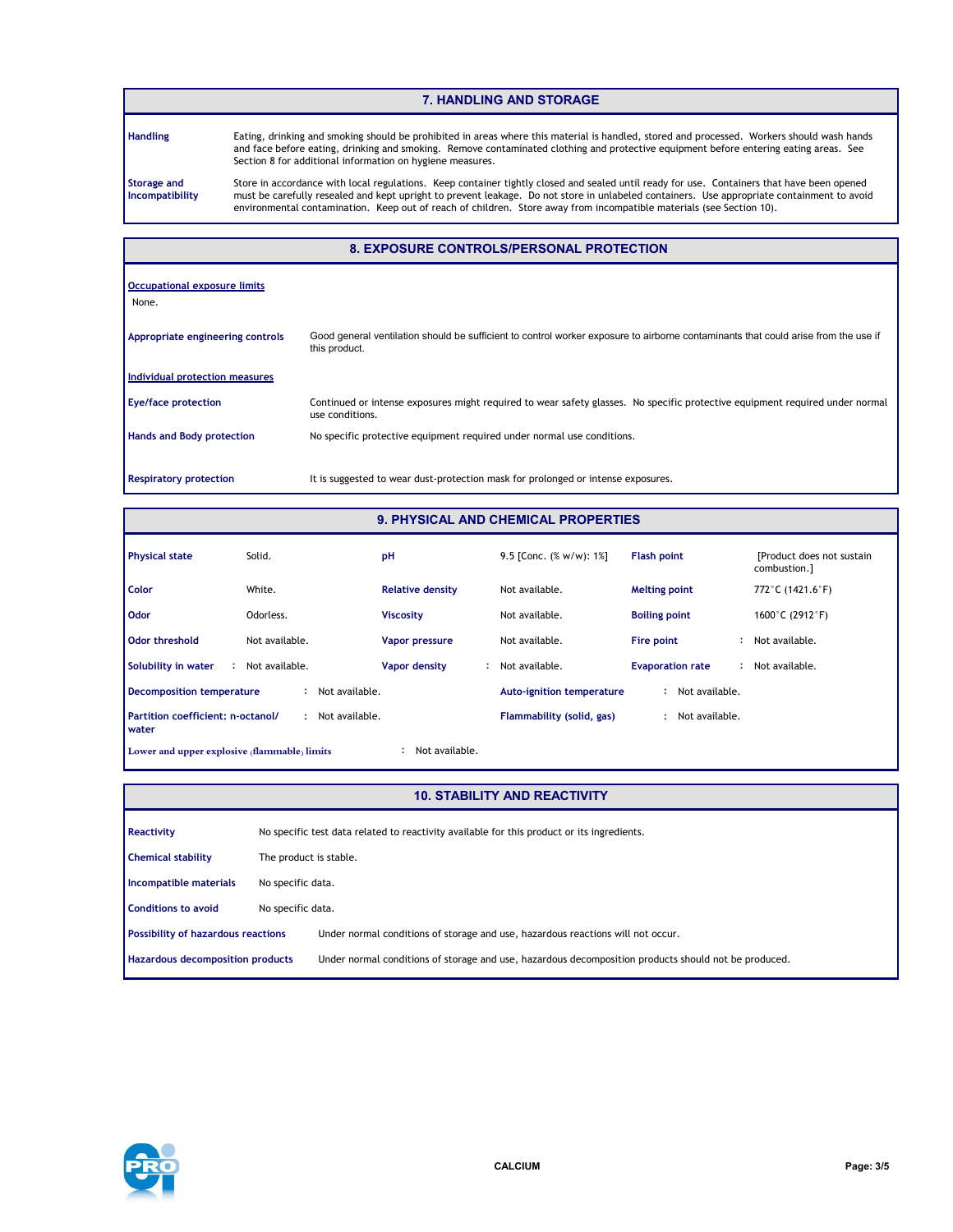|                                      |                                                                                            |                                                   |                                                   | <b>11. TOXICOLOGICAL INFORMATION</b>              |                                             |  |
|--------------------------------------|--------------------------------------------------------------------------------------------|---------------------------------------------------|---------------------------------------------------|---------------------------------------------------|---------------------------------------------|--|
| <b>Route of exposure</b>             | Routes of entry anticipated: Oral, Inhalation.<br>Routes of entry not anticipated: Dermal. |                                                   |                                                   |                                                   |                                             |  |
|                                      | <b>Potential acute health effects</b>                                                      |                                                   |                                                   | <b>Symptoms</b>                                   |                                             |  |
| Eye contact                          | cause eye irritation                                                                       |                                                   |                                                   | pain or irritation<br>watering<br>redness         | Adverse symptoms may include the following: |  |
| <b>Skin contact</b>                  | No known significant effects or critical hazards.                                          |                                                   | No specific symptoms under normal use conditions. |                                                   |                                             |  |
| Ingestion                            | No known significant effects or critical hazards.                                          |                                                   | No specific symptoms under normal use conditions. |                                                   |                                             |  |
| <b>Inhalation</b>                    |                                                                                            | No known significant effects or critical hazards. |                                                   | No specific symptoms under normal use conditions. |                                             |  |
| <b>Toxicity data</b>                 |                                                                                            |                                                   |                                                   |                                                   |                                             |  |
| <b>Product/ingredient name</b>       |                                                                                            | Result                                            | <b>Species</b>                                    | <b>Dose</b>                                       | <b>Exposure</b>                             |  |
| Calcium chloride (CaCl2), dihydrate  |                                                                                            | LD50 Dermal<br>LD50 Oral                          | Rabbit<br>Rat - Male                              | >5000 mg/kg<br>3798 mg/kg                         |                                             |  |
| Information on toxicological effects |                                                                                            |                                                   |                                                   |                                                   |                                             |  |
| <b>Mutagenicity</b>                  |                                                                                            | No known significant effects or critical hazards. |                                                   |                                                   |                                             |  |
| <b>Teratogenicity</b>                |                                                                                            | No known significant effects or critical hazards. |                                                   |                                                   |                                             |  |
| <b>Developmental effects</b>         |                                                                                            | No known significant effects or critical hazards. |                                                   |                                                   |                                             |  |

| <b>Fertility effects</b> | No known significant effects or critical hazards. |
|--------------------------|---------------------------------------------------|
| <b>Sensitization</b>     | Not available.                                    |

**Carcinogenicity** No known significant effects or critical hazards.

| <b>12. ECOLOGICAL INFORMATION</b>                                             |                                  |                                               |          |  |  |  |  |
|-------------------------------------------------------------------------------|----------------------------------|-----------------------------------------------|----------|--|--|--|--|
| <b>Ecotoxicity data</b>                                                       |                                  |                                               |          |  |  |  |  |
| Product/ingredient name<br><b>Result</b><br><b>Species</b><br><b>Exposure</b> |                                  |                                               |          |  |  |  |  |
| Calcium chloride (CaCl2), dihydrate                                           | Acute EC50 2700 mg/l Growth rate | Aquatic plants - Selenastrum<br>capricornutum | 72 hours |  |  |  |  |
|                                                                               | Acute EC50 2400 mg/l             | Daphnia - Daphnia magna                       | 48 hours |  |  |  |  |
|                                                                               | Acute LC50 19400 mg/l            | Crustaceans - Cyclops abyssorum<br>prealiinus | 48 hours |  |  |  |  |
|                                                                               | Acute LC50 2770 mg/l             | Daphnia - Daphnia magna                       | 48 hours |  |  |  |  |
|                                                                               | Acute LC50 13400 mg/l            | Fish - Gambusia affinis                       | 96 hours |  |  |  |  |
|                                                                               | Acute LC50 10650 mg/l            | Fish - Lepomis macrochirus                    | 96 hours |  |  |  |  |
|                                                                               | Acute LC50 4630 mg/l             | Fish - Pimephales promelas                    | 96 hours |  |  |  |  |

#### **13. DISPOSAL CONSIDERATIONS**

| Disposal methor |  |
|-----------------|--|

ds **Dispose content and container in accordance with local, regional and national regulation in force.** 

#### **UN number UN proper shipping name Transport hazard class (es) Packing group Additional information TDG Classification** Not regulated. - - - - **14. TRANSPORT INFORMATION TDG Placard** See shipping documents for specific information on DOT, IMDG or IATA